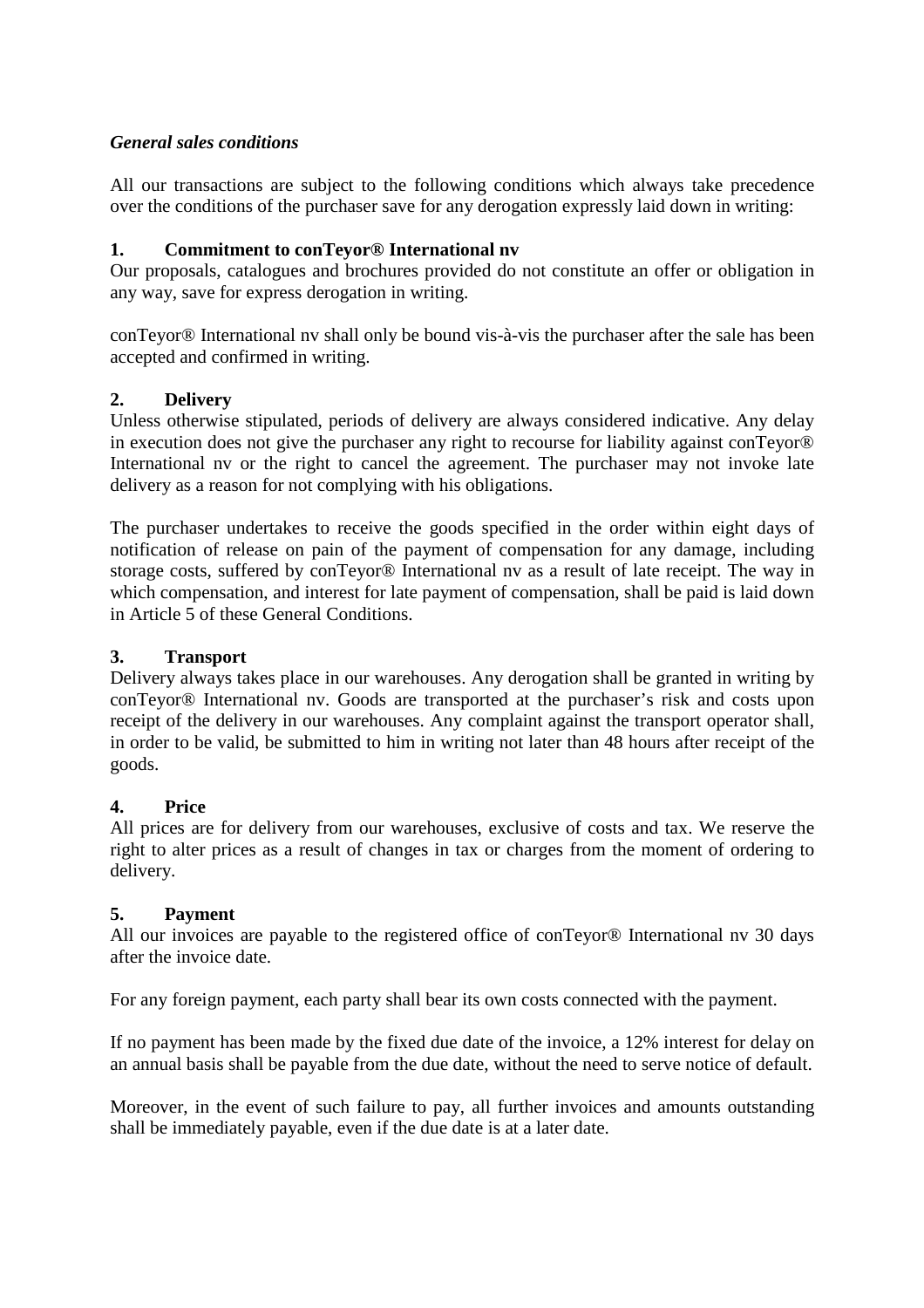Acceptance of bills of exchange does not constitute a debt renewal and does not entail any change with regard to compliance with the conditions specified. conTeyor® International nv must grant prior express permission in writing before any bills of exchange can be issued. In the event of non-payment of a bill by its due date, all subsequent amounts and invoices owed shall be immediately payable, including all accepted bills falling due at a later date.

Over and above the 12% interest for delay referred to above, conTeyor® International nv reserves the right to claim compensation through the courts, subject to reservation and without any additional formalities, to take back the delivered goods and to cancel the agreement at the purchaser's expense. This provision is valid without prejudice to the possible application of Article 1244 of the Civil Code.

Until payment has been made in full, the goods sold shall remain the property of conTeyor® International nv, in accordance with Article 6.

## **6. Retention of title**

Goods covered the agreement remain the exclusive property of conTeyor® International nv until the sums owed have been paid up in full. Until that time, the goods may not be sold or given in pledge to a third party. If various goods have been ordered, transfer of ownership of all the goods may take place only when all the goods concerned have been effectively paid. If the purchaser makes use of the goods while they are still the property of conTeyor® International nv, he is liable to prosecution as stipulated in Article 491 of the Penal Code.

## **7. Complaints**

Any complaint relating to the quantity of the goods and accessories shall be notified to us by registered mail within 14 days of their receipt at the purchaser's warehouse. With regard to quality, the purchaser shall examine the goods upon delivery for any defects. Any remarks or complaints relating to hidden defects that were not visible when the goods were delivered shall be reported to conTeyor® International nv in writing within 30 days of delivery. The right to recourse lapses upon expiry of these periods.

Goods delivered may be sent back only after conTeyor® International nv has given its written consent. Any return of goods to which consent has not been given by conTeyor® International nv shall be promptly refused by the latter.

The purchaser cannot hold conTeyor® International nv liable for any damage ensuing from the technical advice which conTeyor® International nv provides to him regarding processing, treatment or use of the goods, unless such damage is due to serious error or malice.

## **8. Guarantee**

Our products and accessories are guaranteed against construction and material errors attributable to conTeyor® International nv, on condition that the instructions for use have been complied with. This guarantee exclusively covers the replacement free of charge of the components recognised to be flawed. Sales concluded by any intermediary recognised by conTeyor® International nv are subject to the same guarantee conditions as laid down above. Any provisions to the contrary shall be regarded as non-existent by conTeyor® International nv.

The guarantee lapses in case of damage attributable to negligence, normal wear and tear or any cause attributable to any use other than normal.

This guarantee is valid for ten years from the date of delivery.